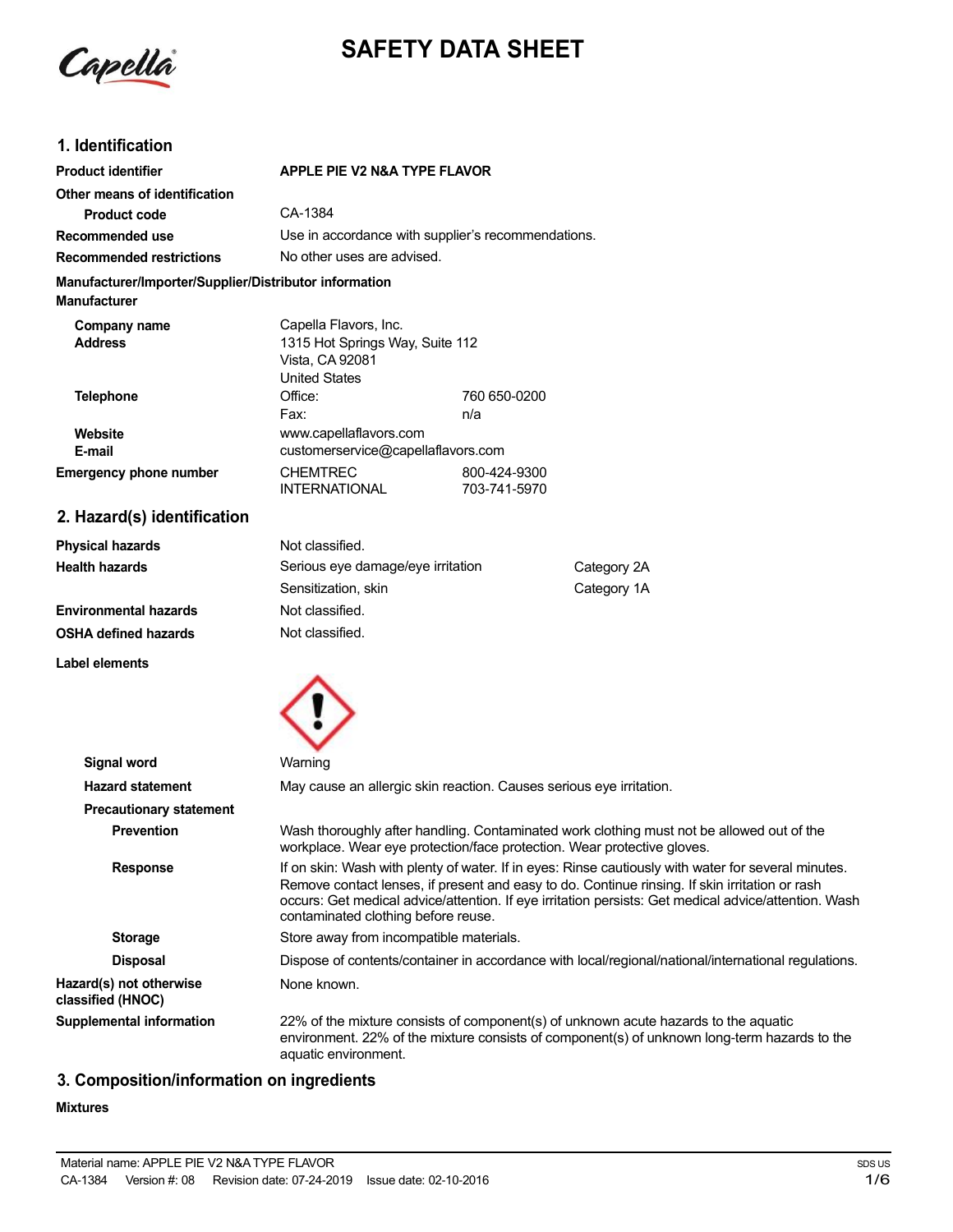| <b>Chemical name</b>                     | Common name and synonyms | <b>CAS number</b> | %         |
|------------------------------------------|--------------------------|-------------------|-----------|
| PROPYLENE GLYCOL<br><b>NFI</b>           | <b>NOM</b>               | 57-55-6           | $60 - 70$ |
| VANILLIN #234                            |                          | 121-33-5          | $5 - 10$  |
| <b>HEXYL ALCOHOL</b><br>#90              |                          | 111-27-3          | $1 - 3$   |
| CINNAMIC ALDEHYDE<br>#98                 |                          | 104-55-2          | ≺1        |
| Other components below reportable levels |                          |                   | $20 - 30$ |

 $20 - 530$ 

\*Designates that a specific chemical identity and/or percentage of composition has been withheld as a trade secret.

## **4. First-aid measures**

| Inhalation                                                                   | Move to fresh air. Call a physician if symptoms develop or persist.                                                                                                                                    |
|------------------------------------------------------------------------------|--------------------------------------------------------------------------------------------------------------------------------------------------------------------------------------------------------|
| <b>Skin contact</b>                                                          | Remove contaminated clothing immediately and wash skin with soap and water. In case of<br>eczema or other skin disorders: Seek medical attention and take along these instructions.                    |
| Eye contact                                                                  | Immediately flush eyes with plenty of water for at least 15 minutes. Remove contact lenses, if<br>present and easy to do. Continue rinsing. Get medical attention if irritation develops and persists. |
| Ingestion                                                                    | Rinse mouth. Get medical attention if symptoms occur.                                                                                                                                                  |
| <b>Most important</b><br>symptoms/effects, acute and<br>delayed              | Severe eye irritation. Symptoms may include stinging, tearing, redness, swelling, and blurred<br>vision. May cause an allergic skin reaction. Dermatitis. Rash.                                        |
| Indication of immediate<br>medical attention and special<br>treatment needed | Provide general supportive measures and treat symptomatically. Keep victim under observation.<br>Symptoms may be delayed.                                                                              |
| <b>General information</b>                                                   | Ensure that medical personnel are aware of the material(s) involved, and take precautions to<br>protect themselves. Wash contaminated clothing before reuse.                                           |
| 5. Fire-fighting measures                                                    |                                                                                                                                                                                                        |
| Suitable extinguishing media                                                 | Alcohol resistant foam. Powder. Carbon dioxide (CO2).                                                                                                                                                  |
| Unsuitable extinguishing<br>media                                            | Do not use water jet as an extinguisher, as this will spread the fire.                                                                                                                                 |
| Specific hazards arising from<br>the chemical                                | During fire, gases hazardous to health may be formed.                                                                                                                                                  |
| Special protective equipment<br>and precautions for firefighters             | Self-contained breathing apparatus and full protective clothing must be worn in case of fire.                                                                                                          |
| <b>Fire fighting</b><br>equipment/instructions                               | Move containers from fire area if you can do so without risk.                                                                                                                                          |
| <b>Specific methods</b>                                                      | Use standard firefighting procedures and consider the hazards of other involved materials.                                                                                                             |
| <b>General fire hazards</b>                                                  | No unusual fire or explosion hazards noted.                                                                                                                                                            |

# **6. Accidental release measures**

| Personal precautions,<br>protective equipment and<br>emergency procedures | Keep unnecessary personnel away. Keep people away from and upwind of spill/leak. Wear<br>appropriate protective equipment and clothing during clean-up. Avoid breathing mist/vapors. Do<br>not touch damaged containers or spilled material unless wearing appropriate protective clothing.<br>Ensure adequate ventilation. Local authorities should be advised if significant spillages cannot be<br>contained. For personal protection, see section 8 of the SDS. |  |
|---------------------------------------------------------------------------|---------------------------------------------------------------------------------------------------------------------------------------------------------------------------------------------------------------------------------------------------------------------------------------------------------------------------------------------------------------------------------------------------------------------------------------------------------------------|--|
| Methods and materials for<br>containment and cleaning up                  | Use water spray to reduce vapors or divert vapor cloud drift.<br>Large Spills: Stop the flow of material, if this is without risk. Dike the spilled material, where this is<br>possible. Absorb in vermiculite, dry sand or earth and place into containers. Following product<br>recovery, flush area with water.                                                                                                                                                  |  |
|                                                                           | Small Spills: Wipe up with absorbent material (e.g. cloth, fleece). Clean surface thoroughly to<br>remove residual contamination.                                                                                                                                                                                                                                                                                                                                   |  |
| <b>Environmental precautions</b>                                          | Never return spills to original containers for re-use. For waste disposal, see section 13 of the SDS.<br>Avoid discharge into drains, water courses or onto the ground.                                                                                                                                                                                                                                                                                             |  |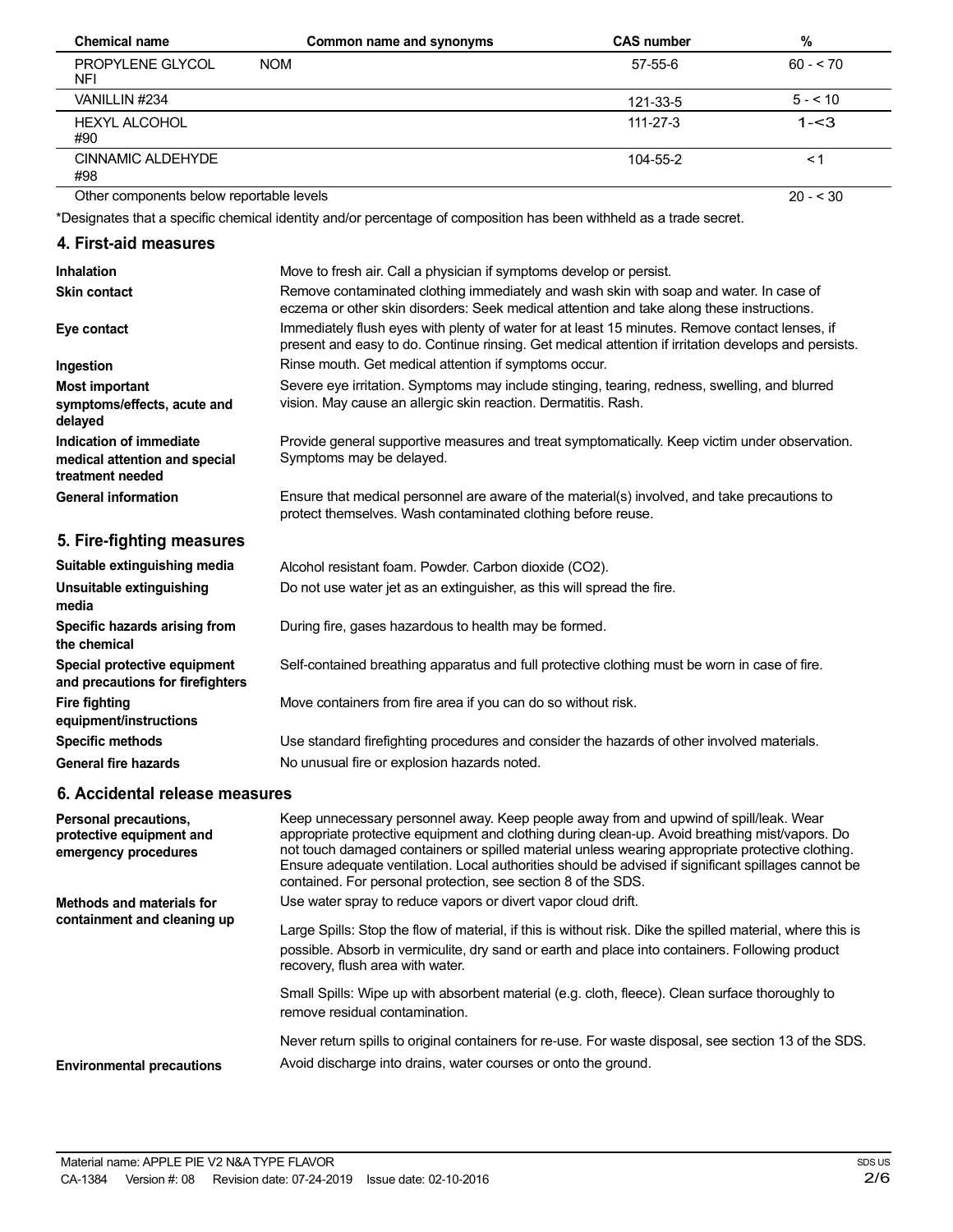# **7. Handling and storage**

| Precautions for safe handling | Avoid breathing mist/vapors. Avoid contact with eyes, skin, and clothing. Avoid prolonged       |
|-------------------------------|-------------------------------------------------------------------------------------------------|
|                               | exposure. Provide adequate ventilation. Wear appropriate personal protective equipment. Observe |
|                               | good industrial hygiene practices.                                                              |

**Conditions for safe storage, including any incompatibilities** Store in tightly closed container. Store away from incompatible materials (see Section 10 of the SDS).

## **8. Exposure controls/personal protection**

#### **Occupational exposure limits**

The following constituents are the only constituents of the product which have a PEL, TLV or other recommended exposure limit. At this time, the other constituents have no known exposure limits.

| US. Workplace Environmental Exposure Level (WEEL) Guides |                                                                                                                                                                                                                                                                                                                                                                                             |            |             |
|----------------------------------------------------------|---------------------------------------------------------------------------------------------------------------------------------------------------------------------------------------------------------------------------------------------------------------------------------------------------------------------------------------------------------------------------------------------|------------|-------------|
| <b>Components</b>                                        | Type                                                                                                                                                                                                                                                                                                                                                                                        | Value      | <b>Form</b> |
| <b>HEXYL ALCOHOL</b><br>#90 (CAS 111-27-3)               | <b>TWA</b>                                                                                                                                                                                                                                                                                                                                                                                  | 40 ppm     |             |
| PROPYLENE GLYCOL<br>NOM NFI (CAS 57-55-6)                | <b>TWA</b>                                                                                                                                                                                                                                                                                                                                                                                  | 10 $mg/m3$ | Aerosol.    |
| VANILLIN #234 (CAS<br>$121 - 33 - 5$                     | <b>TWA</b>                                                                                                                                                                                                                                                                                                                                                                                  | 10 $mg/m3$ |             |
| <b>Biological limit values</b>                           | No biological exposure limits noted for the ingredient(s).                                                                                                                                                                                                                                                                                                                                  |            |             |
| Appropriate engineering<br>controls                      | Good general ventilation should be used. Ventilation rates should be matched to conditions. If<br>applicable, use process enclosures, local exhaust ventilation, or other engineering controls to<br>maintain airborne levels below recommended exposure limits. If exposure limits have not been<br>established, maintain airborne levels to an acceptable level. Provide eyewash station. |            |             |
|                                                          | Individual protection measures, such as personal protective equipment                                                                                                                                                                                                                                                                                                                       |            |             |
| Eye/face protection                                      | Face shield is recommended. Wear safety glasses with side shields (or goggles).                                                                                                                                                                                                                                                                                                             |            |             |
| <b>Skin protection</b>                                   |                                                                                                                                                                                                                                                                                                                                                                                             |            |             |
| <b>Hand protection</b>                                   | Wear appropriate chemical resistant gloves.                                                                                                                                                                                                                                                                                                                                                 |            |             |
| Other                                                    | Wear appropriate chemical resistant clothing. Use of an impervious apron is recommended.                                                                                                                                                                                                                                                                                                    |            |             |
| <b>Respiratory protection</b>                            | In case of insufficient ventilation, wear suitable respiratory equipment.                                                                                                                                                                                                                                                                                                                   |            |             |
| <b>Thermal hazards</b>                                   | Wear appropriate thermal protective clothing, when necessary.                                                                                                                                                                                                                                                                                                                               |            |             |
| <b>General hygiene</b><br>considerations                 | Always observe good personal hygiene measures, such as washing after handling the material<br>and before eating, drinking, and/or smoking. Routinely wash work clothing and protective<br>equipment to remove contaminants. Contaminated work clothing should not be allowed out of the<br>workplace.                                                                                       |            |             |

### **9. Physical and chemical properties**

| Appearance                                   |                                   |
|----------------------------------------------|-----------------------------------|
| <b>Physical state</b>                        | Liquid.                           |
| Form                                         | Liquid.                           |
| Color                                        | Not available.                    |
| Odor                                         | Not available.                    |
| <b>Odor threshold</b>                        | Not available.                    |
| рH                                           | Not available.                    |
| Melting point/freezing point                 | $-108.4$ °F ( $-78$ °C) estimated |
| Initial boiling point and boiling<br>range   | 370.76 °F (188.2 °C) estimated    |
| <b>Flash point</b>                           | > 210.0 °F (> 98.9 °C) Closed Cup |
| <b>Evaporation rate</b>                      | Not available.                    |
| Flammability (solid, gas)                    | Not applicable.                   |
| Upper/lower flammability or explosive limits |                                   |
| <b>Flammability limit - lower</b><br>$(\% )$ | Not available.                    |
| Flammability limit - upper<br>(%)            | Not available.                    |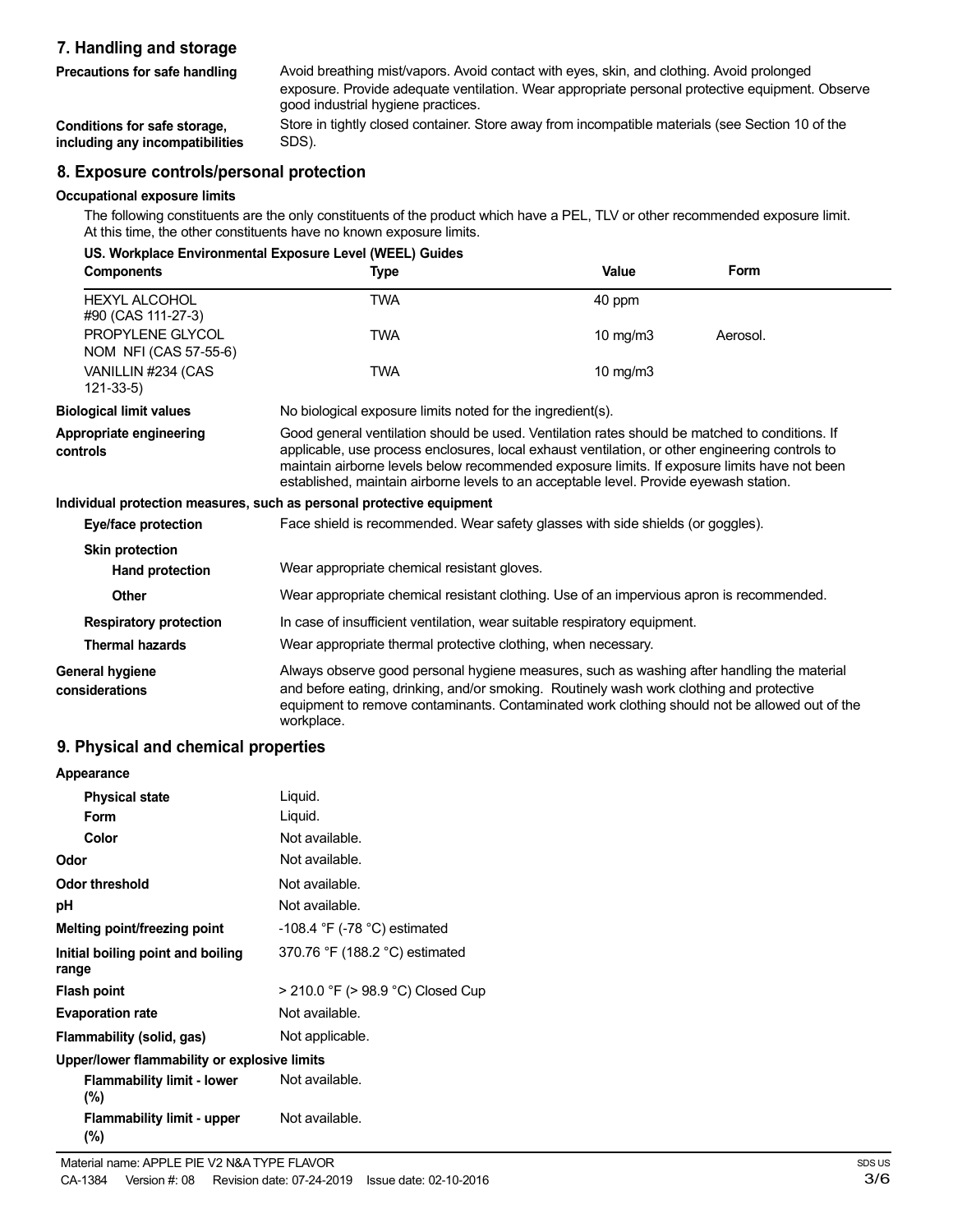| Explosive limit - lower (%)                       | Not available.               |  |  |
|---------------------------------------------------|------------------------------|--|--|
| Explosive limit - upper (%)                       | Not available.               |  |  |
| Vapor pressure                                    | 0.12 hPa estimated           |  |  |
| Vapor density                                     | Not available.               |  |  |
| <b>Relative density</b>                           | Not available.               |  |  |
| Solubility(ies)                                   |                              |  |  |
| Solubility (water)                                | Not available.               |  |  |
| <b>Partition coefficient</b><br>(n-octanol/water) | Not available.               |  |  |
| <b>Auto-ignition temperature</b>                  | 700 °F (371.11 °C) estimated |  |  |
| Decomposition temperature                         | Not available.               |  |  |
| <b>Viscosity</b>                                  | Not available.               |  |  |
| <b>Other information</b>                          |                              |  |  |
| <b>Explosive properties</b>                       | Not explosive.               |  |  |
| <b>Flammability class</b>                         | Combustible IIIB estimated   |  |  |
| <b>Oxidizing properties</b>                       | Not oxidizing.               |  |  |
| <b>Refractive index</b>                           | 1.4314 - 1.4614              |  |  |
| <b>Specific gravity</b>                           | $1.06 - 1.09$                |  |  |

# **10. Stability and reactivity**

| <b>Reactivity</b>                            | The product is stable and non-reactive under normal conditions of use, storage and transport.                                                                            |
|----------------------------------------------|--------------------------------------------------------------------------------------------------------------------------------------------------------------------------|
| <b>Chemical stability</b>                    | Material is stable under normal conditions.                                                                                                                              |
| <b>Possibility of hazardous</b><br>reactions | No dangerous reaction known under conditions of normal use.                                                                                                              |
| <b>Conditions to avoid</b>                   | Keep away from heat, hot surfaces, sparks, open flames and other ignition sources. Avoid<br>temperatures exceeding the flash point. Contact with incompatible materials. |
| Incompatible materials                       | Strong oxidizing agents.                                                                                                                                                 |
| <b>Hazardous decomposition</b><br>products   | No hazardous decomposition products are known.                                                                                                                           |

# **11. Toxicological information**

# **Information on likely routes of exposure**

| <b>Inhalation</b>                                                                  | Prolonged inhalation may be harmful.                                                                                                                            |  |  |
|------------------------------------------------------------------------------------|-----------------------------------------------------------------------------------------------------------------------------------------------------------------|--|--|
| <b>Skin contact</b>                                                                | May cause an allergic skin reaction.                                                                                                                            |  |  |
| Eye contact                                                                        | Causes serious eye irritation.                                                                                                                                  |  |  |
| Ingestion                                                                          | Expected to be a low ingestion hazard.                                                                                                                          |  |  |
| Symptoms related to the<br>physical, chemical and<br>toxicological characteristics | Severe eye irritation. Symptoms may include stinging, tearing, redness, swelling, and blurred<br>vision. May cause an allergic skin reaction. Dermatitis. Rash. |  |  |
| Information on toxicological effects                                               |                                                                                                                                                                 |  |  |
| <b>Acute toxicity</b>                                                              | Not available.                                                                                                                                                  |  |  |
| <b>Skin corrosion/irritation</b>                                                   | Prolonged skin contact may cause temporary irritation.                                                                                                          |  |  |
| Serious eye damage/eye<br>irritation                                               | Causes serious eye irritation.                                                                                                                                  |  |  |
| Respiratory or skin sensitization                                                  |                                                                                                                                                                 |  |  |
| <b>Respiratory sensitization</b>                                                   | Not a respiratory sensitizer.                                                                                                                                   |  |  |
| <b>Skin sensitization</b>                                                          | May cause an allergic skin reaction.                                                                                                                            |  |  |
| Germ cell mutagenicity                                                             | No data available to indicate product or any components present at greater than 0.1% are<br>mutagenic or genotoxic.                                             |  |  |
| Carcinogenicity                                                                    | Not classifiable as to carcinogenicity to humans.                                                                                                               |  |  |
| <b>IARC Monographs. Overall Evaluation of Carcinogenicity</b>                      |                                                                                                                                                                 |  |  |
| Not listed.                                                                        |                                                                                                                                                                 |  |  |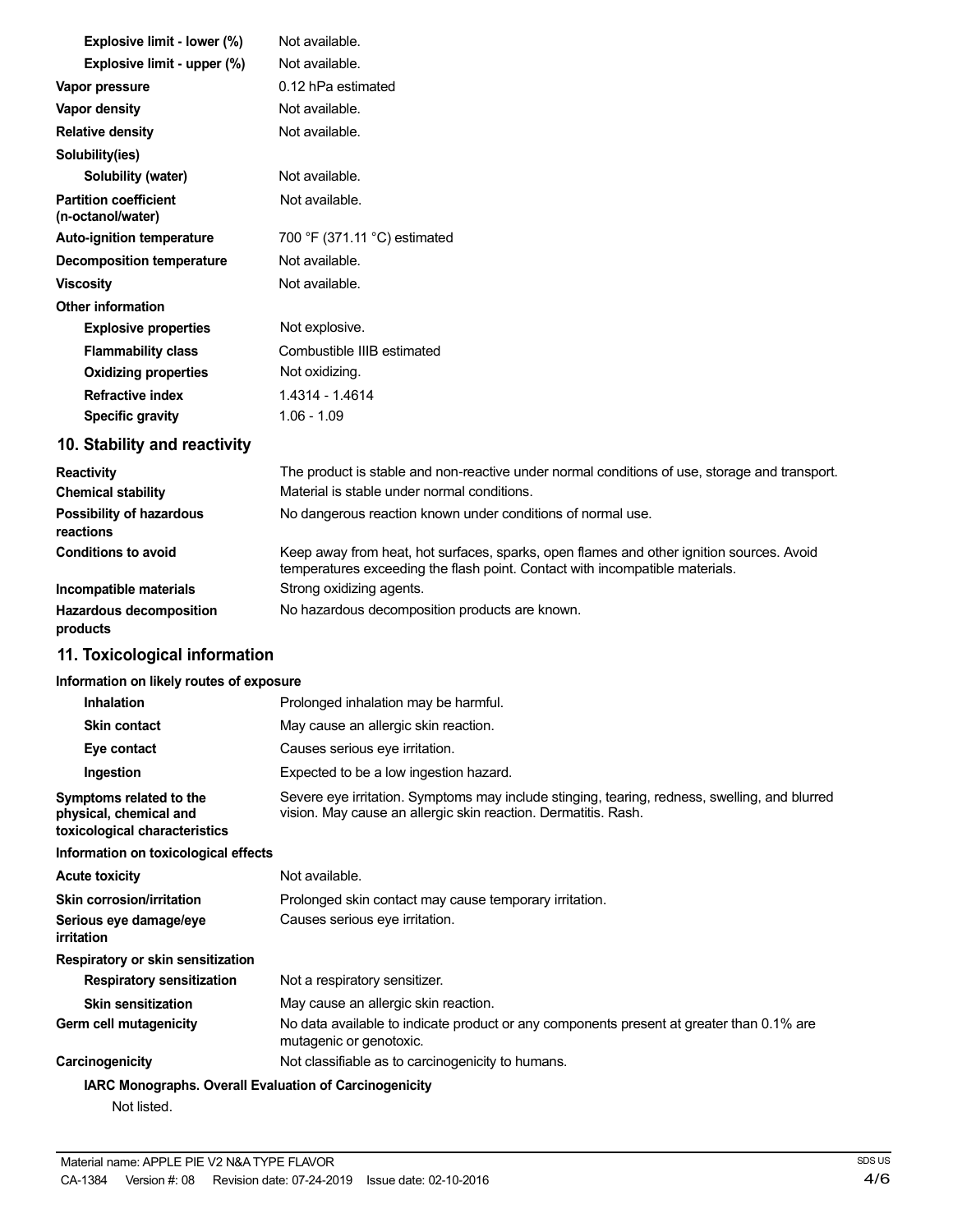| OSHA Specifically Regulated Substances (29 CFR 1910.1001-1052)<br>Not regulated.<br>US. National Toxicology Program (NTP) Report on Carcinogens<br>Not listed. |                                                                                                                                                                                             |                                                                                                                                                                                                       |  |  |
|----------------------------------------------------------------------------------------------------------------------------------------------------------------|---------------------------------------------------------------------------------------------------------------------------------------------------------------------------------------------|-------------------------------------------------------------------------------------------------------------------------------------------------------------------------------------------------------|--|--|
| <b>Reproductive toxicity</b>                                                                                                                                   |                                                                                                                                                                                             | This product is not expected to cause reproductive or developmental effects.                                                                                                                          |  |  |
| Specific target organ toxicity -<br>single exposure                                                                                                            | Not classified.                                                                                                                                                                             |                                                                                                                                                                                                       |  |  |
| Specific target organ toxicity -<br>repeated exposure                                                                                                          | Not classified.                                                                                                                                                                             |                                                                                                                                                                                                       |  |  |
| <b>Aspiration hazard</b>                                                                                                                                       |                                                                                                                                                                                             | Not an aspiration hazard.                                                                                                                                                                             |  |  |
| <b>Chronic effects</b>                                                                                                                                         |                                                                                                                                                                                             | Prolonged inhalation may be harmful.                                                                                                                                                                  |  |  |
| 12. Ecological information                                                                                                                                     |                                                                                                                                                                                             |                                                                                                                                                                                                       |  |  |
| <b>Ecotoxicity</b>                                                                                                                                             |                                                                                                                                                                                             | The product is not classified as environmentally hazardous. However, this does not exclude the<br>possibility that large or frequent spills can have a harmful or damaging effect on the environment. |  |  |
| Persistence and degradability                                                                                                                                  |                                                                                                                                                                                             | No data is available on the degradability of any ingredients in the mixture.                                                                                                                          |  |  |
| <b>Bioaccumulative potential</b>                                                                                                                               |                                                                                                                                                                                             |                                                                                                                                                                                                       |  |  |
| Partition coefficient n-octanol / water (log Kow)                                                                                                              |                                                                                                                                                                                             |                                                                                                                                                                                                       |  |  |
| <b>HEXYL ALCOHOL</b>                                                                                                                                           | #90                                                                                                                                                                                         | 2.03                                                                                                                                                                                                  |  |  |
| PROPYLENE GLYCOL<br>VANILLIN #234                                                                                                                              | NOM NFI                                                                                                                                                                                     | $-0.92$<br>1.37                                                                                                                                                                                       |  |  |
| <b>Mobility in soil</b>                                                                                                                                        | No data available.                                                                                                                                                                          |                                                                                                                                                                                                       |  |  |
| Other adverse effects                                                                                                                                          |                                                                                                                                                                                             | No other adverse environmental effects (e.g. ozone depletion, photochemical ozone creation<br>potential, endocrine disruption, global warming potential) are expected from this component.            |  |  |
| 13. Disposal considerations                                                                                                                                    |                                                                                                                                                                                             |                                                                                                                                                                                                       |  |  |
| <b>Disposal instructions</b>                                                                                                                                   |                                                                                                                                                                                             | Collect and reclaim or dispose in sealed containers at licensed waste disposal site. Dispose of<br>contents/container in accordance with local/regional/national/international regulations.           |  |  |
| Local disposal regulations                                                                                                                                     |                                                                                                                                                                                             | Dispose in accordance with all applicable regulations.                                                                                                                                                |  |  |
| Hazardous waste code                                                                                                                                           | disposal company.                                                                                                                                                                           | The waste code should be assigned in discussion between the user, the producer and the waste                                                                                                          |  |  |
| Waste from residues / unused<br>products                                                                                                                       | Dispose of in accordance with local regulations. Empty containers or liners may retain some<br>product residues. This material and its container must be disposed of in a safe manner (see: |                                                                                                                                                                                                       |  |  |

**Contaminated packaging**

# **14. Transport information**

#### **DOT**

Not regulated as dangerous goods.

#### **IATA**

Not regulated as dangerous goods.

### **IMDG**

Not regulated as dangerous goods.

**Transport in bulk according to Annex II of MARPOL 73/78 and the IBC Code** Not established.

#### **15. Regulatory information**

**US federal regulations**

This product is a "Hazardous Chemical" as defined by the OSHA Hazard Communication Standard, 29 CFR 1910.1200.

Since emptied containers may retain product residue, follow label warnings even after container is emptied. Empty containers should be taken to an approved waste handling site for recycling or

#### **Toxic Substances Control Act (TSCA)**

#### **TSCA Section 12(b) Export Notification (40 CFR 707, Subpt. D)**

Disposal instructions).

disposal.

Not regulated.

### **CERCLA Hazardous Substance List (40 CFR 302.4)**

Not listed.